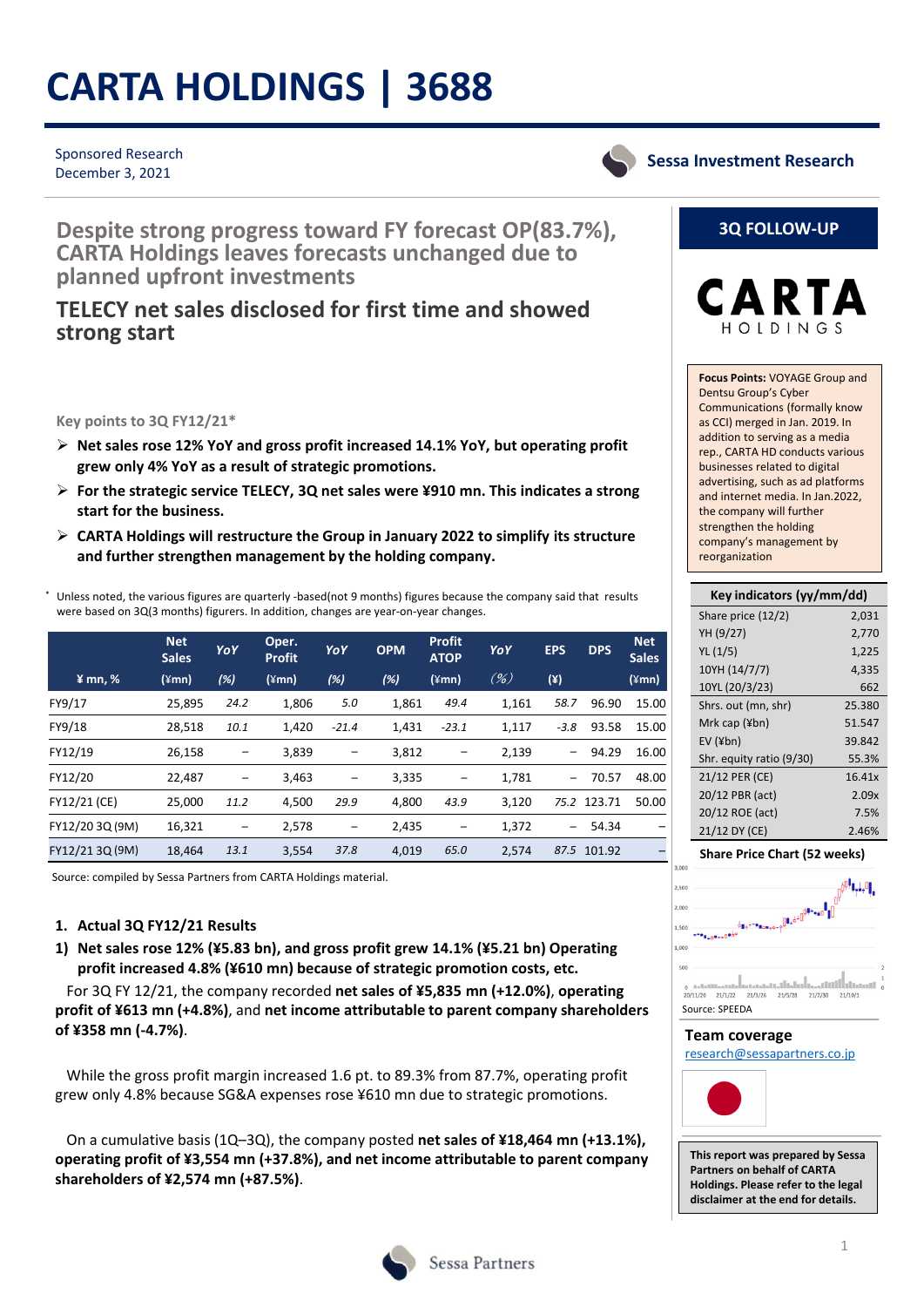

#### **Quarterly Consolidated Net Sales & Gross Profit Margin**

Source: compiled by Sessa Partners from CARTA Holdings material.

#### **2. Segment Trends (see pg. 7 table)**

#### **a) Partner Sales business (net sales, ¥2,352 mn (+23.7%); segment operating profit ¥235 mn (+473.2%)).**

Partner Sales business net sales have trended upward since 1Q despite the impact of the Covid‐19 pandemic that stretched from 2Q to the 4Q of the previous fiscal year. Demand for brand ads remained firm in 3Q. Media Communications net sales rose 12.5%, while Digital Marketing net sales increased 3‐fold, resulting in segment net sales of 2,352 mn (+23%). On account of net sales growth, segment operating profit rose 5.7‐fold to ¥2.35 mn.



#### **Partner Sales Business Segment Earnings**

Source: compiled by Sessa Partners from CARTA Holdings material.

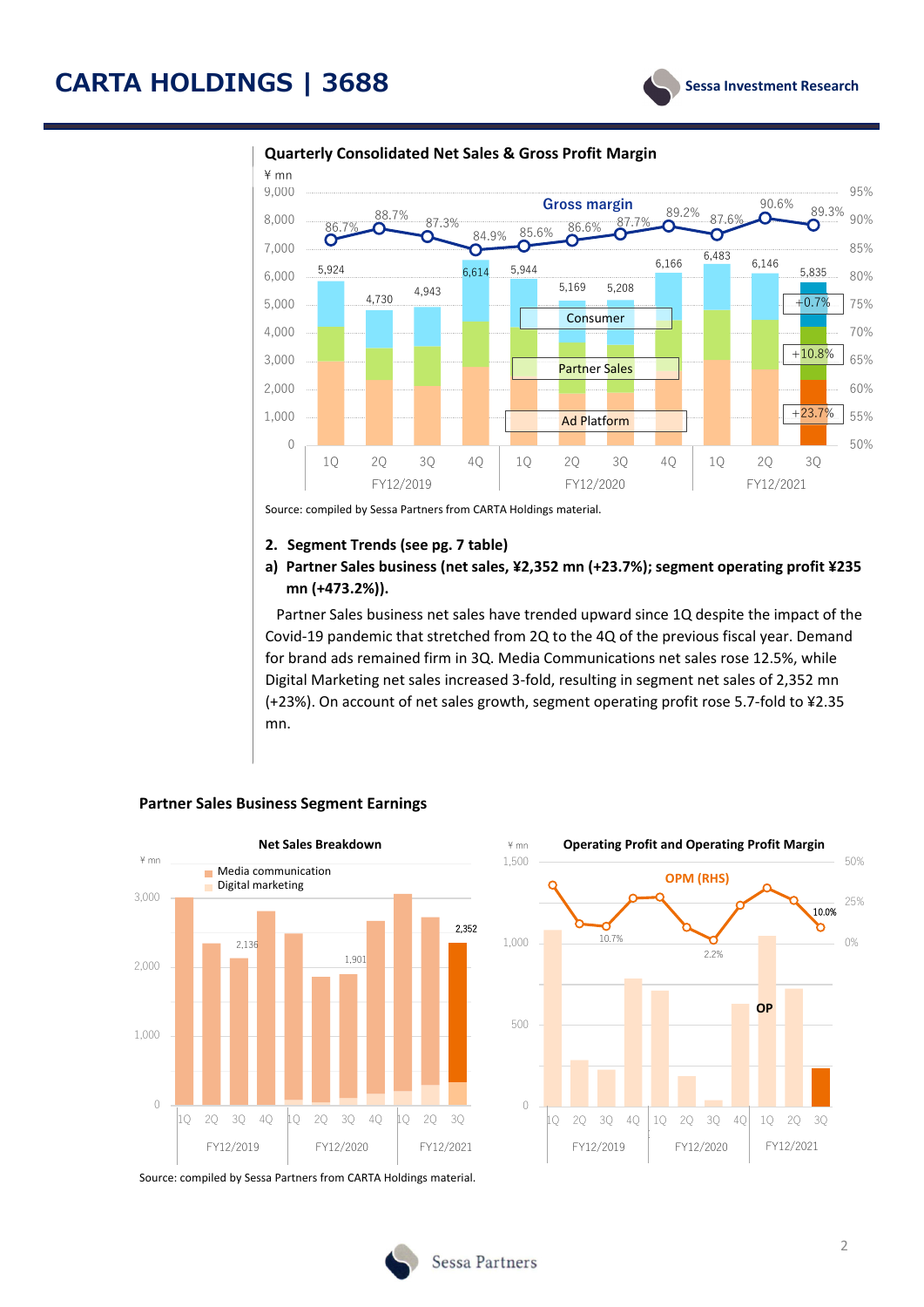#### **b) AD Platform business (net sales, ¥1,884 mn (+10.8%); segment operating profit, ¥516 mn (‐13.1%)).**

Programmatic ad platform net sales rose 7.0% to ¥1,235 mn because of strong TELECY growth. Publisher support sales grew 15.5% to ¥737 mn. Overall segment net sales, which includes other sales and intersegment eliminations, rose 10.8% to ¥1,884 mn. Segment operating profit fell 13.1% to ¥516 mn due to strategic promotions for TELECY.



#### **Ad Platform Business Segment Earnings**

**Net Sales Breakdown Operating** \ mn **Profit and Operating Profit Margin OPM (RHS)** 800 40% 34.9% 27.4% 30% 24.8% ō 594 600 20%  $1.416$  516  $\sim$  516  $\sim$  516  $\sim$  516  $\sim$  516  $\sim$  516  $\sim$  516  $\sim$  516  $\sim$  516  $\sim$  516 10% 400 0% 351 O<sub>P</sub> 200  $\bigcap$ 1Q 2Q 3Q 4Q 1Q 2Q 3Q 4Q 1Q 2Q 3Q

Source: compiled by Sessa Partners from CARTA Holdings material.

One of Ad Platform business's products is TELECY, a programmatic TV CM service, which the company has recently been focusing on. Possessing the merits of TV CMs, which can reach large numbers of consumers, and programmatic ads, for which it is easy to verify the cost benefit, programmatic TV CMs make it possible to more efficiently place ads than traditional TV CMs. CARTA Holdings plans to aggressively expand TELECY by leveraging the TV CM buying power of the Dentsu Group and its knowledge as a company skilled at developing ad platforms. The company announced TELECY gross sales. It is clear that TELECY sales have grown quickly-¥13 mn, 3Q FY12/20  $\rightarrow$  ¥11 mn, 4Q FY12/20  $\rightarrow$  ¥250 mn, 1Q FY12/21  $\rightarrow$  ¥168 mn, 2Q FY12/21  $\rightarrow$  ¥910 mn, 3Q FY12/21. Although there may be a falloff in 4Q because large deals were included in 3Q, the company's TELECY growth strategy is based on expanding earnings through not only TV CM sales but also analytics sales in the future.

There is expected to be rapid growth in programmatic TV CMs, which are forecast to grow to ¥92.0 bn by 2025 and account for about 6%\*1 of the TV ad market. While Novasell, a service offered by RAKUSL(4384)., boasts larger net sales now, it has a diffusion rate of only 0.3%\*2, which probably means market growth will accelerate because of healthy competition.

1. Japanese Programmatic TV CM Market Report (TELECY Inc./Digital InFact, Inc.) \*2 2020 Advertising Expenditures in Japan (Dentsu)

2. "Japanese advertisement market for 2020" by Dentsu

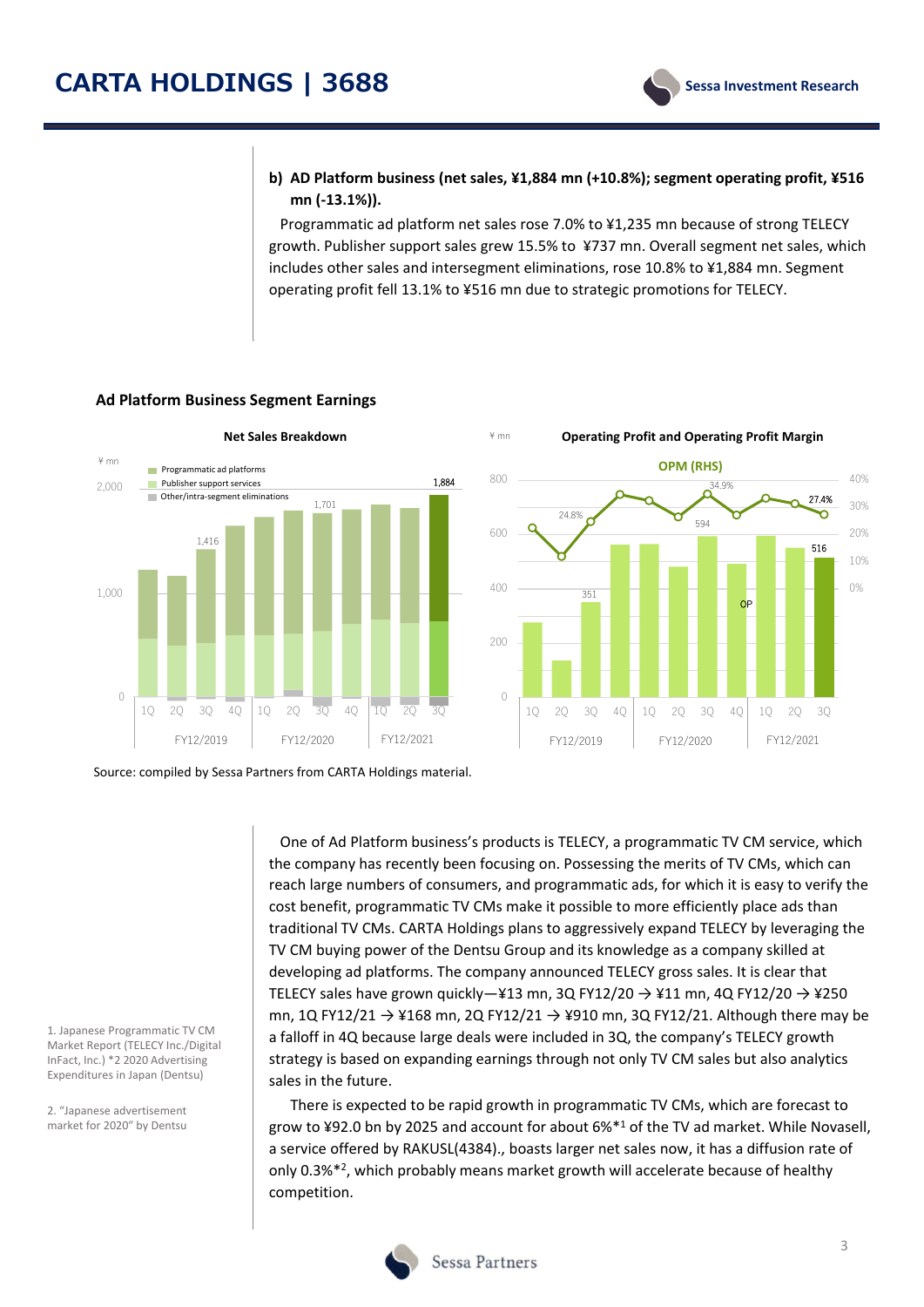#### **TELECY Growth Strategies**

Achieve rapid growth in TV advertising sales (transaction value) in line with growth of the programmatic TV advertising market and seek to bolster earnings with analytics sales (flat-rate monthly charge) in the future



#### **c) Consumer Business (net sales, ¥1,607 mn (+10.8%); segment operating profit ¥20 mn (‐80.8%)).**

Including both publisher solutions and e‐commerce/games–related businesses, the Consumer business is positioned as a critical business for promoting the vertical integration of the CARTA Holdings' services.

For publisher solutions, 3Q net sales fell 3.0% to ¥1,181 mn, but e‐commerce/game sales rose 12.7% to ¥426 mn. Overall Consumer business net sales grew 0.7% to ¥1,607 mn. However, segment operating profit fell 80.6% to ¥20 mn as a result of an increase in advertising expenses, an upfront investment for D2C. The company plans to continue to aggressively spend money on advertising.



#### **Consumer Business Segment Earnings**



Source: compiled by Sessa Partners from CARTA Holdings material.

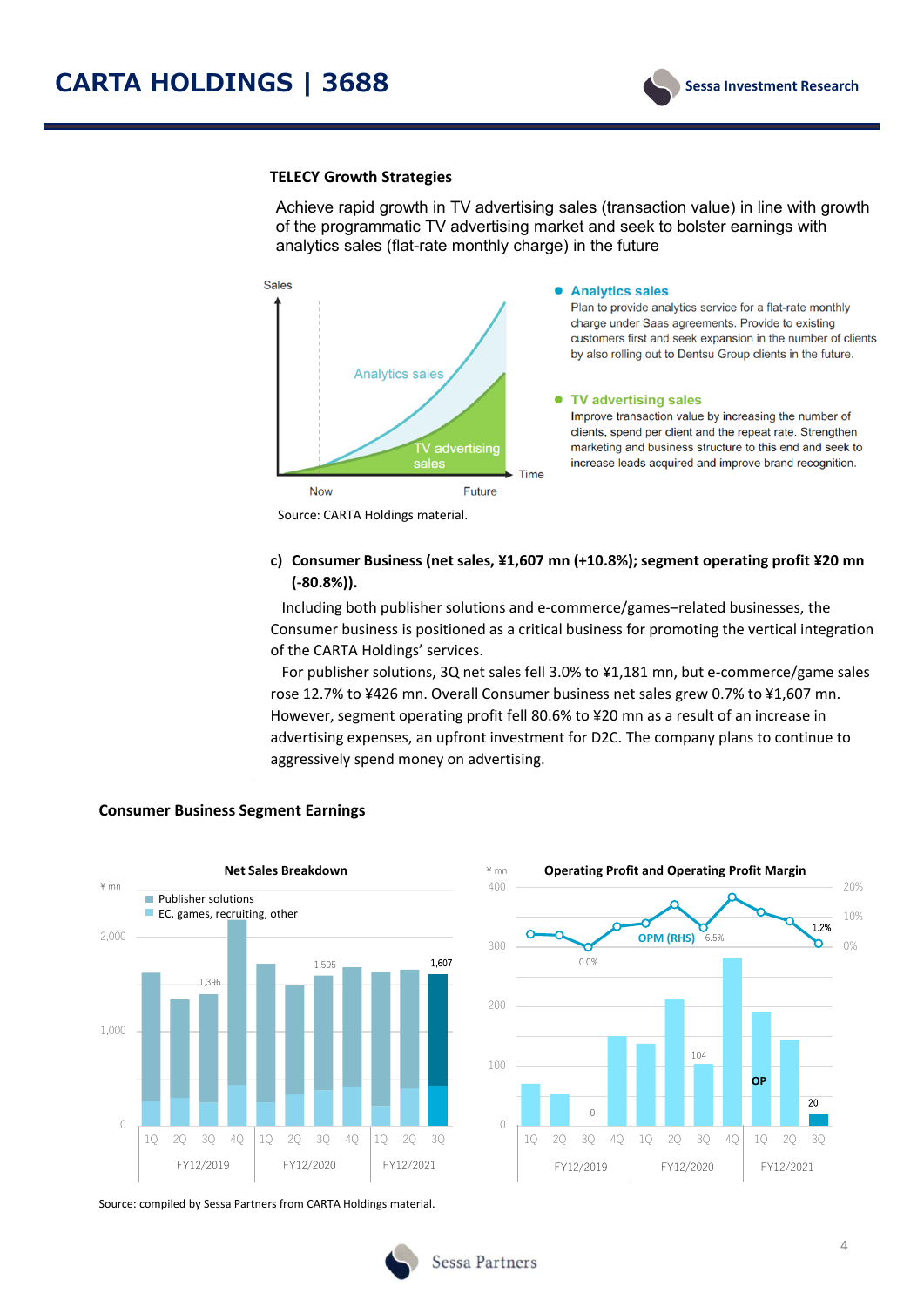

#### **3. Full FY12/21 Outlook: Steady Progress Following Revisions to Earnings Forecasts**

As of the end of 3Q, CARTA Holdings had made steady progress toward reaching its forecasts for the full fiscal year (revised August 2021)—73.9% for net sales, 79.0% for operating profit, and 82.5% for net profit. Despite planning to continue to make upfront investments related to expanding personnel and spending for advertising, the company will probably achieve its forecasts for the full fiscal year, at least considering recent conditions. It expects to reach the EBITDA target of ¥6.0 bn appearing in the medium‐term management plan one year earlier than initially projected.

#### **4. Moving Toward January 2022 Group Reorganization: Simplifying Group Structure and Building a Sense of Unity**

After VOYAGE GROUP and former CCI merged in January 2019, CARTA Holdings moved forward with a group restructuring to generate synergies between the two companies and create a sense of unity. In July 2021, business divisions were split off into new ones. The company will transition to a new system that centralizes VOYAGE GROUP and former CCI's existing back office functions to the holding company, CARTA Holdings, in January 2022. The goal is to not only accelerate speed of decision making but also to further boost business growth and productivity by creating a simple group structure with various business subsidiaries directly under CARTA Holdings and increasing a sense of involvement of employees.

#### **Overall Group Reorganization Schedule**



Source: CARTA HOLDINGS materials

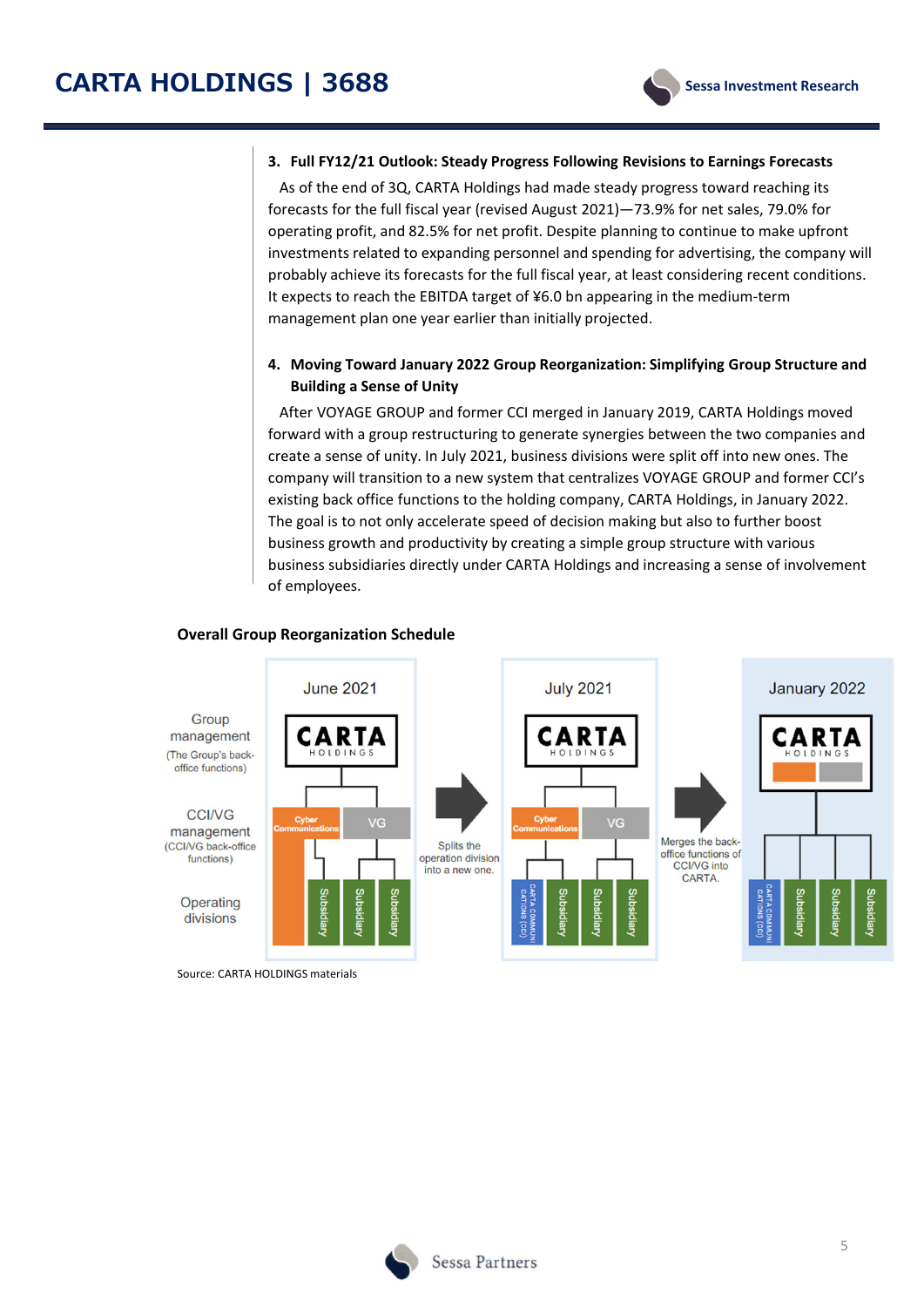# **CARTA HOLDINGS | 3688**



#### **3688 CART Holdings Share Price Trend (most recent 3 years)**



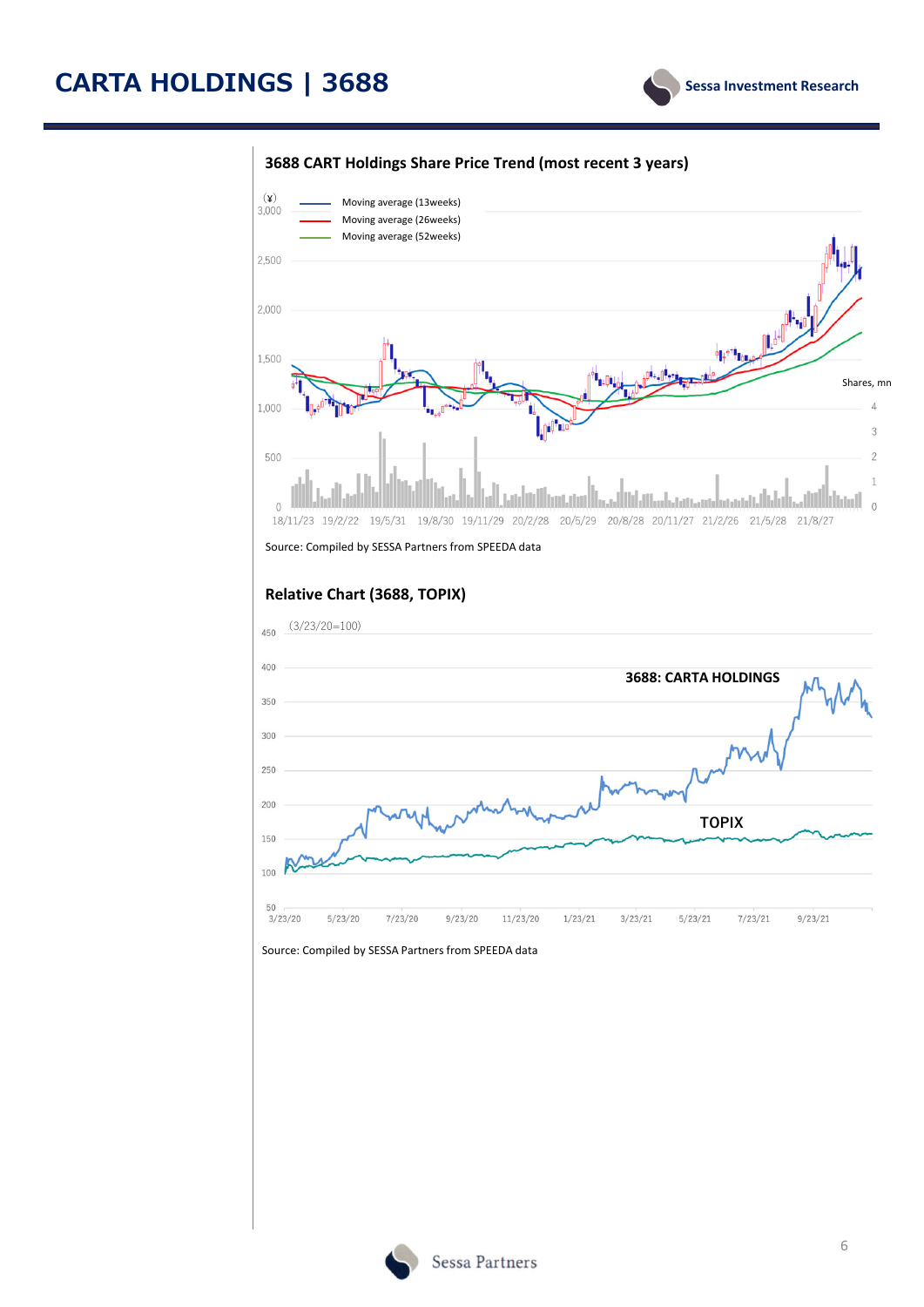#### **Quarterly Consolidated Results by Segment**



|                                  | FY12/19                  |               |                    |                      | FY12/20       |          |                          |                                                               | FY12/21  |               |          |
|----------------------------------|--------------------------|---------------|--------------------|----------------------|---------------|----------|--------------------------|---------------------------------------------------------------|----------|---------------|----------|
|                                  | 1Q                       | 2Q            | 3Q                 | 4Q                   | 1Q            | 2Q       | 3Q                       | 4Q                                                            | 1Q       | 2Q            | 3Q       |
| <b>Net Sales</b>                 | 5,924                    | 4,730         | 4,943              | 6,614                | 5,944         | 5,169    | 5,208                    | 6,166                                                         | 6,483    | 6,146         | 5,835    |
| YoY                              | 17.3%                    | $-1.4%$       | 20.6%              | 10.7%                | 0.3%          | 9.3%     | 5.4%                     | $-6.8%$                                                       | 9.1%     | 18.9%         | 12.0%    |
| <b>Partner Sales business</b>    | 3,013                    | 2,349         | 2,136              | 2,815                | 2,490         | 1,864    | 1,901                    | 2,673                                                         | 3,064    | 2,729         | 2,352    |
| YoY                              | 21.9%                    | 2.8%          | 23.8%              | $-6.2%$              | $-17.4%$      | $-20.6%$ | $-11.0%$                 | $-5.0%$                                                       | 23.1%    | 46.4%         | 23.7%    |
| % of Sales                       | 50.9%                    | 49.7%         | 43.2%              | 42.6%                | 41.9%         | 36.1%    | 36.5%                    | 43.4%                                                         | 47.3%    | 44.4%         | 40.3%    |
| Media communication              | 3,013                    | 2,349         | 2,122              | 2,804                | 2,406         | 1,814    | 1,789                    | 2,500                                                         | 2,854    | 2,431         | 2,013    |
| YoY                              |                          |               |                    |                      | $-20.1%$      | $-22.8%$ | $-15.7%$                 | $-10.8%$                                                      | 18.6%    | 34.0%         | 12.5%    |
| % of Sales                       | 50.9%                    | 49.7%         | 42.9%              | 42.4%                | 40.5%         | 35.1%    | 34.4%                    | 40.5%                                                         | 44.0%    | 39.6%         | 34.5%    |
| Digital marketing                | 0                        | 0             | 13                 | 11                   | 84            | 49       | 112                      | 173                                                           | 210      | 297           | 338      |
| YoY                              | $\overline{\phantom{0}}$ |               |                    |                      |               | $\equiv$ |                          | 761.5% 1472.7%                                                |          | 150.0% 506.1% | 201.8%   |
| % of Sales                       | 0.0%                     | 0.0%          | 0.3%               | 0.2%                 | 1.4%          | 0.9%     | 2.2%                     | 2.8%                                                          | 3.2%     | 4.8%          | 5.8%     |
| Ad Platform business             | 1,232                    | 1,139         | 1,416              | 1,621                | 1,739         | 1,819    | 1,701                    | 1,810                                                         | 1,785    | 1,761         | 1,884    |
| YoY                              | 5.7%                     | $-3.1%$       | 28.7%              | 37.3%                | 41.2%         | 59.7%    | 20.1%                    | 11.7%                                                         | 2.6%     | $-3.2%$       | 10.8%    |
| % of Sales                       | 20.8%                    | 24.1%         | 28.6%              | 24.5%                | 29.3%         | 35.2%    | 32.7%                    | 29.4%                                                         | 27.5%    | 28.7%         | 32.3%    |
| Publisher support services       | 564                      | 499           | 526                | 602                  | 603           | 544      | 638                      | 710                                                           | 754      | 717           | 737      |
| YoY                              | 0.9%                     | 0.4%          | 0.4%               | 15.5%                | 6.9%          | 9.0%     | 21.3%                    | 17.9%                                                         | 25.0%    | 31.8%         | 15.5%    |
| % of Sales                       | 9.5%                     | 10.5%         | 10.6%              | 9.1%                 | 10.1%         | 10.5%    | 12.3%                    | 11.5%                                                         | 11.6%    | 11.7%         | 12.6%    |
| Programmatic ad platforms        | 675                      | 682           | 913                | 1,068                | 1,151         | 1,205    | 1,154                    | 1,119                                                         | 1,121    | 1,125         | 1,235    |
| YoY                              | 8.0%                     | $-3.0%$       | 36.5%              | 39.2%                | 70.5%         | 76.7%    | 26.4%                    | 4.8%                                                          | $-2.6%$  | $-6.6%$       | 7.0%     |
| % of Sales                       | 11.4%                    | 14.4%         | 18.5%              | 16.1%                | 19.4%         | 23.3%    | 22.2%                    | 18.1%                                                         | 17.3%    | 18.3%         | 21.2%    |
| Other/intra-segment eliminations | $-7$                     | $-41$         | $-23$              | $-49$                | $-15$         | 68       | $-91$                    | $-19$                                                         | $-91$    | $-81$         | $-88$    |
| <b>Consumer business</b>         | 1,626                    | 1,342         | 1,396              | 2,188                | 1,720         | 1,494    | 1,595                    | 1,683                                                         | 1,636    | 1,658         | 1,607    |
| YoY                              | 10.9%                    | $-3.2%$       | 5.6%               | 20.4%                | 5.8%          | 11.3%    | 14.3%                    | $-23.1%$                                                      | $-4.9%$  | 11.0%         | 0.8%     |
| % of Sales                       | 27.4%                    | 28.4%         | 28.2%              | 33.1%                | 28.9%         | 28.9%    | 30.6%                    | 27.3%                                                         | 25.2%    | 27.0%         | 27.5%    |
| <b>Publisher solutions</b>       | 1,365                    | 1,043         | 1,147              | 1,750                | 1,466         | 1,158    | 1,217                    | 1,262                                                         | 1,423    | 1,258         | 1,181    |
| YoY                              | 19.0%                    | 4.6%          | 9.8%               | 33.5%                | 7.4%          | 11.0%    | 6.1%                     | $-27.9%$                                                      | $-2.9%$  | 8.6%          | $-3.0%$  |
| % of Sales                       | 23.0%                    | 22.1%         | 23.2%              | 26.5%                | 24.7%         | 22.4%    | 23.4%                    | 20.5%                                                         | 21.9%    | 20.5%         | 20.2%    |
| E-commerce, games, recruiting,   | 260                      | 298           | 249                | 437                  | 254           | 335      | 378                      | 420                                                           | 212      | 400           | 426      |
| other<br>YoY                     | $-18.2%$                 | $-23.6%$      | $-10.1%$           | $-13.6%$             | $-2.3%$       | 12.4%    | 51.8%                    | $-3.9%$                                                       | $-16.5%$ | 19.4%         | 12.7%    |
| % of Sales                       | 4.4%                     | 6.3%          | 5.0%               | 6.6%                 | 4.3%          | 6.5%     | 7.3%                     | 6.8%                                                          | 3.3%     | 6.5%          | 7.3%     |
| <b>Operating Profit</b>          | 1,272                    | 316           | 409                | 1,076                | 1,263         | 729      | 585                      | 884                                                           | 1,675    | 1,265         | 613      |
| YoY                              | 28.4%                    | $-58.6%$      |                    | $-2.7%$              | $-0.7%$       | 130.7%   | 43.0%                    | $-17.8%$                                                      | 32.6%    | 73.5%         | 4.8%     |
| <b>Operating margin</b>          | 21.50%                   | 6.70%         |                    |                      |               |          |                          | 8.30% 16.30% 21.20% 14.10% 11.20% 14.30% 25.80% 20.60% 10.50% |          |               |          |
| Partners Sales business          | 1,085                    | 287           | 228                | 787                  | 713           | 188      | 41                       | 632                                                           | 1,049    | 725           | 235      |
| YoY                              | 54.6%                    |               | $-43.1\% -227.4\%$ | $-6.5%$              | $-34.3%$      | $-34.5%$ | $-82.0%$                 | $-19.7%$                                                      |          | 47.1% 285.6%  | 473.2%   |
| <b>Operating margin</b>          | 36.0%                    | 12.2%         | 10.7%              | 28.0%                | 28.6%         | 10.1%    | 2.2%                     | 23.6%                                                         | 34.2%    | 26.6%         | 10.0%    |
| Ad Platform business             | 277                      | 136           | 351                | 563                  | 565           | 482      | 594                      | 492                                                           | 596      | 552           | 516      |
| YoY                              | $-12.6%$                 |               |                    | -54.7% 101.7% 317.0% | 104.0% 254.4% |          | 69.2%                    | $-12.6%$                                                      | 5.5%     | 14.5%         | $-13.1%$ |
| <b>Operating margin</b>          | 22.5%                    | 11.9%         | 24.8%              | 34.7%                | 32.5%         | 26.5%    | 34.9%                    | 27.2%                                                         | 33.4%    | 31.3%         | 27.4%    |
| Consumer business                | 71                       | 54            | 0                  | 151                  | 138           | 213      | 104                      | 282                                                           | 192      | 145           | 20       |
| YoY                              |                          | 184.0% 390.9% | -                  | $-16.1%$             | 94.4%         | 294.4%   | $\overline{\phantom{0}}$ | 86.8%                                                         | 39.1%    | $-31.9%$      | $-80.8%$ |
| <b>Operating margin</b>          | 4.4%                     | 4.0%          |                    | 6.9%                 | 8.0%          | 14.3%    | 6.5%                     | 16.8%                                                         | 11.7%    | 8.7%          | 1.2%     |

Note: There may be slight inconsistencies in figures because of rounding, etc. All-company expenses not attributed to a particular segment are included as adjustments. Therefore, total segment operating profit does not equal company‐wide operating profit. Source: compiled by Sessa Partners from CARTA Holdings material.